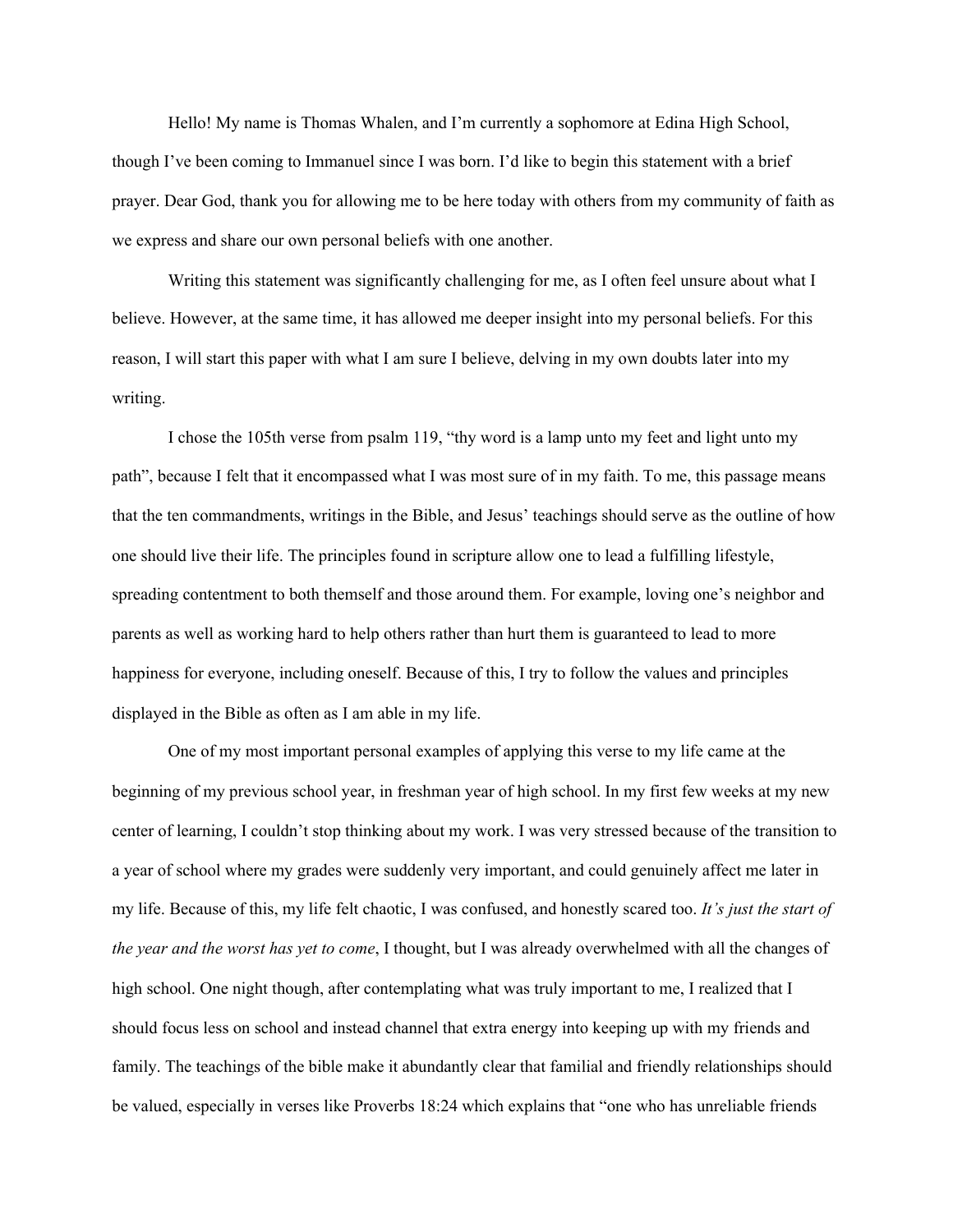soon comes to ruin, but there is a friend who sticks closer than a brother". For this reason, I followed the Lord's guide by keeping my friends and family close across those next few weeks. This not only helped to improve my happiness, but actually made my school work easier as well because of my lowered stress after spending time with my friends, both online and in-person. This served as the most obvious proof in my life of the effectiveness and power of God's teachings, and ever since then, I've found a way to balance my academics and other activities with my personal relationships.

On top of this, I find that being part of my faith community is important to me. Throughout my time at Immanuel, I've connected with many people, especially in my confirmation group. These new relationships have given me new opportunities to discuss not only faith with others, but many other things as well. Church services and volunteer opportunities also allow me to further develop my faith. One example of opportunities from church being helpful in my life is confirmation retreats. Every year, I would look forward to spending time with my confirmation group, as it was not only fun, but helped me learn as well. This again connects to my bible verse, as spiritual work and experiences at the confirmation retreats served as a "light unto my path" by allowing me to better connect to my faith and other members of the church. For these reasons, I will be sure to continue to spend time at Immanuel and with its activities in order to stay active in this community for years to come.

To continue, I'd like to discuss my beliefs that I've been talking about this entire essay. Knowing what to believe in is hard, and I've spent most of my faith life trying to do just that. By now, I've come to the conclusion that I think I believe in God, Jesus, and the Holy Spirit, but I still have some amount of unsureness in these beliefs. I have yet to experience any "special faith moments" that I hear many other Christians talk about, which has not certainly helped me understand what I believe. However, based on scripture and the teachings of Jesus, I know that I want the Holy Trinity to exist because of the values it promotes. For this reason, I do believe in the Triune God and I choose to accept my confirmation in our religion today. On top of this, I will continue to seek out more experiences to help better shape and clarify my faith and beliefs, whether they are through our church or otherwise.